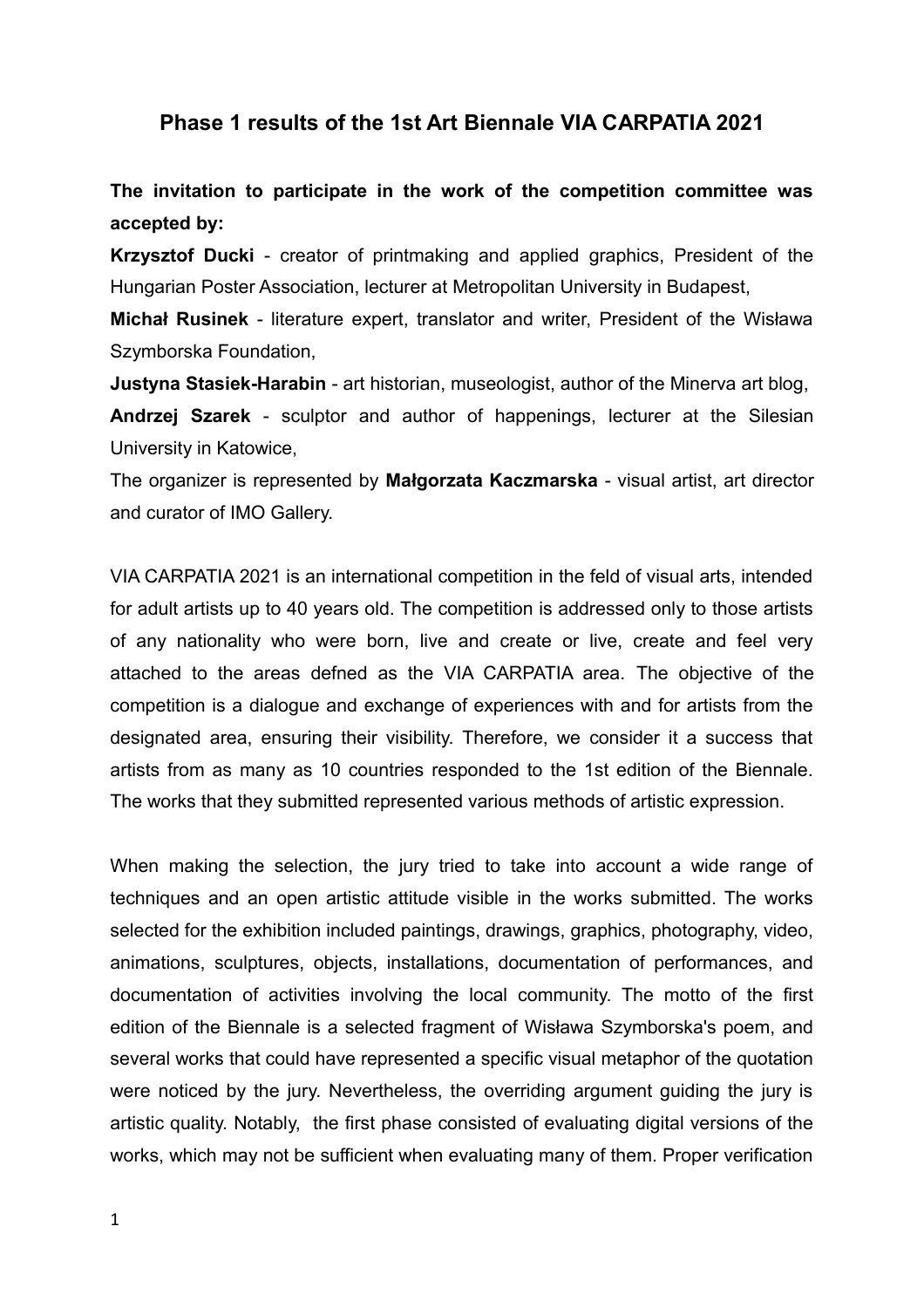of the works whose digital quality convinced the jury, will take place in the second phase of the competition, i.e., during the arrangement of the exhibition.

## **The Competition Committee has qualified the following works to the second phase of the competition:**

Anett Sz. Esztero & Miklos E. Zsemberi Szigyarto, Hungarian alphabet\_3D, 2021 / Hungary | Węgry Arendarik Jan, Hippies, 2021 / Slovakia | Słowacja Asztrid Csatlós, 1=0, 2020 / Hungary | Węgry Borisov Ivan & Almarza Juan Jose, Knot-portrait, 2020 / Romania | Rumunia Bożek Sebastian, Wieczny Ogień, 2021 / Poland | Polska Chalakov Kristian, Day of the man, 2020 / Bulgary | Bułgaria Cherednychenko Veronika, Pets, 2021 / Ukraine | Ukraina Cherednychenko Veronika, PETS\_0-18, 2021 / Ukraine | Ukraina Cherednychenko Veronika, PETS\_0-23, 2021 / Ukraine | Ukraina Druk Kamil, Mam pewne podejrzenia, ale nie chcę się nimi dzielić, bo każdy ma swoje, 2020 / Poland | Polska Gábor Márián – Fresh Art Formation, Coexistence giclée, 2021 / Hungary | Węgry Gorzelewska-Namiota Małgorzata, Kolekcja, 2020 / Poland | Polska Gryka Barbara, Architektura od środka, 2018-2019 / Poland | Polska Kapa Niko, Degeneration, 2021 / Greece | Grecja Kapeljuh Kristina, Deviated Turn, 2021 / Ukraine | Ukraina Kądziela Fryderyk, Some of the starts died in that place but I could not know, 2021 / Poland | Polska Korecka Karolina, Kołyski, 2021 / Poland | Polska Mantzari Alexandra, NoI, 2019 / Greece | Grecja Mytrofanova Mariia, Gałąź Lidii, 2020 / Poland | Polska Pieczyńska Zuzanna, Anna, 2021 / Poland | Polska Pieczyńska Zuzanna, Julia, 2021 / Poland | Polska Pieczyńska Zuzanna, Kasia, 2021 / Poland | Polska Rams Sylwia, Rozmowa, 2021 / Poland | Polska Sliaupa Paulius, Blue night, 2020 / Lithuania | Litwa Sliaupa Paulius, Entre Nous, 2020 / Lithuania | Litwa Solak Sylwia, Kaplica konsumpcji, 2019 / Poland | Polska Sotirova Borislava, Composition in black, 2021 / Bulgaria | Bułgaria Szilvási Kinga, Still motion hand, 2015 / Hungary | Węgry Święcicki Jakub, Struktur4, 2020 / Poland | Polska Teligioridou Ismini, Facial delight, 2021 / Greece | Grecja Tereszkiewicz Katarzyna, Tożsamość miejsca-Gdańsk, 2021 / Poland | Polska